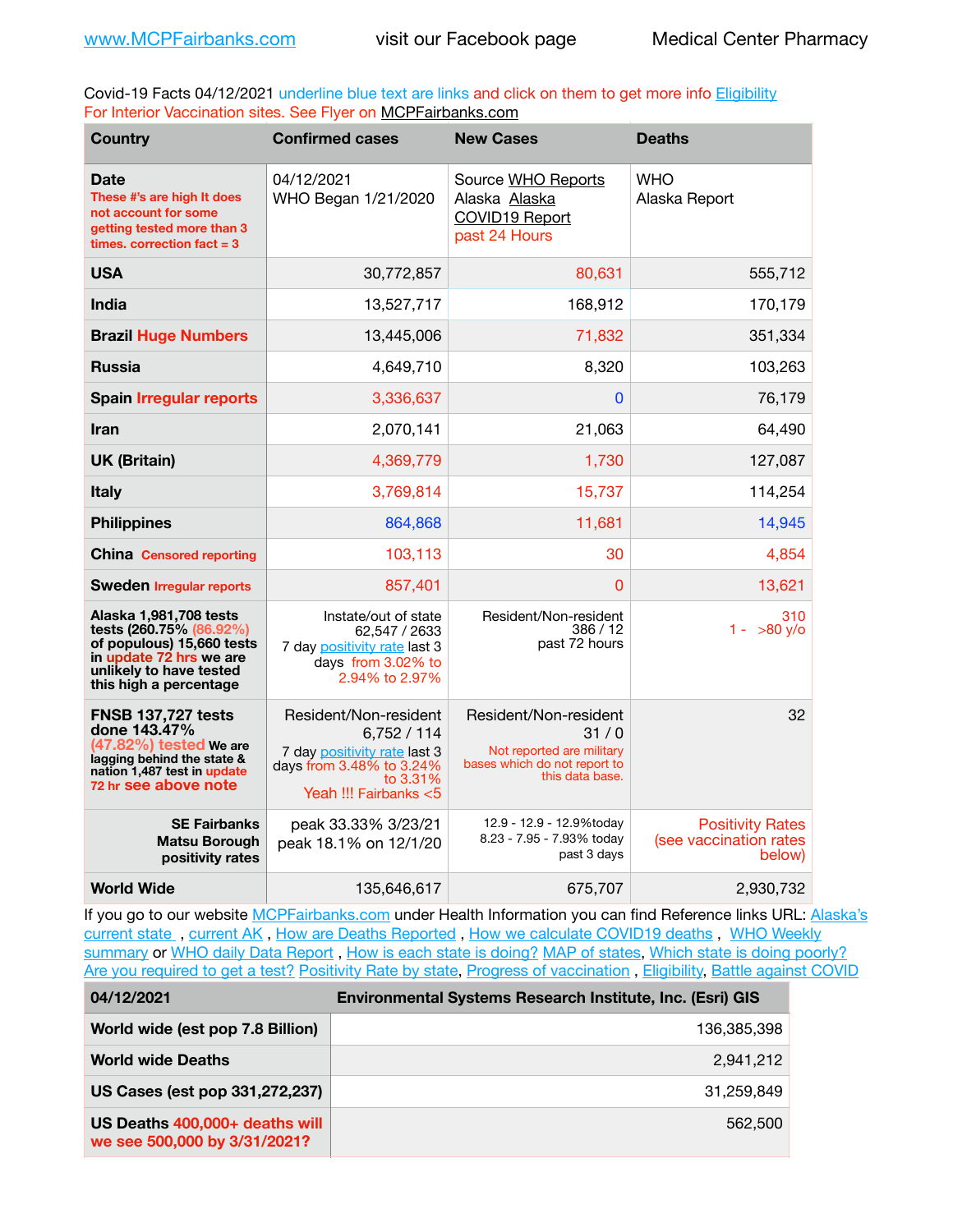Impact of COVID-19 on the US Healthcare system

Estimated US Population 331.3 million 188.9% (62.96%) have been tested (625.2 million) Estimated 5% of US population will test positive for Covid-19 16.56 million (currently 31.3 Million (9.44%) of population tested positive vs Alaska (8.23%) we have currently tested an est. 625.2 million based on 31.3 mill that have tested positive discount some of these numbers by 67% to account for multiple testing of same person.

If 8% will require hospitalization of the 16.56 million positive cases, we would need 1.325 million beds. Estimated by the American Hospital Association there are 800,000 staffed beds available.

The US has 2.8 hospital beds per 1000 our needs could be 56, China had 4.3, Italy 3.2, South Korea 12.3

The USNS Mercy and Comfort added **8.2000** staffed beds, not ICU Of these estimated to be admitted to ICU 860,000. to ICU beds The US has 16,000 ICU beds we have 68,000-85,000 beds

 The Needs US could need 299,000beds with ventilators <16,000 ventilators

**Summation:** Estimated needs could be 1.325 million hospitalized beds for just COVID-19 patients alone. If positives represents 5% of test run, then approximately 625.2 million have been tested, we have no idea how many tests have been run or how many multiple tests conducted on the same person, resulting in 31.3 million positive tests run with 562,500 with 1,645 deaths in the past 72 hours, ave 2320/day. In AK, with 62,547 positive cases 8.23% of Alaska, 1,389 hospitalizations, and 310 deaths. Hospitalization rate is 2.22% of those that test positive, Death Rate 0.47% overall or 22.32% of those hospitalized. Those >60 y/o represent 15% of positive cases, yet represent 80% of deaths. 455,112 vaccines given equal approximately 200,160 (26.34%) completed series and 254,952 (33.55%) vaccinated once of population

Normal ICU stay 5-7 days, estimated ICU stay for COVID-19 2-3 weeks and they could tie up a ventilator for that length of time also, helping only 1/3 as many patients.

This is why we need to flatten the curve by social spacing and only essential travel.

Expected Death (these are just estimates based on other countries) if 5% of the US Population (16.56 million) test positive we are now at 29.137 million positive (8.8%) and if

1% die = 165,600 people

2% die = 311,200 people

3% die = 496,800 people

6% die = 993,600 people obviously we have passed the 1.325 million positive cases we are 29.137 million so if 5% of the US population (16.56 million) test positive and 6% of those die = 993,600 deaths if no vaccine, or if 3.09% (511,704) will die, but we are 104.8% of the way there in 52 weeks (1 year).

World wide death rate of positive tests actually 2.16%. The US is at 562,500 1.80% of those actually tested positive, that is 70% lower death rate than when we started in 3/2020 , started at 6%. But we are slipping Death % have gone from 1.67 to 1.82%. There are 7.8 Billion people in the world 331 million live in the US (4.2% of the world's population) 9.38% have tested positive. The US deaths represents 19.12% of the world's death numbers and 2.92% of worldwide confirmed cases.

In comparison to the flu in the US.

CDC Estimates. From 2010 to 2016, the flu-related death rate was between 12,000 and 56,000, with the highest season being 2012 to 2013 and the lowest being 2011 to 2012. Most deaths are caused by complications of the flu, including pneumonia or a secondary bacterial infection of the heart or brain. or 2,000 to 9,333 per year. In 2020 in the US has 19 million cases 180,000 hospitalized and 10,000 (0.052%) have died, typically it is 2% will die, compared to 1.80% with COVID19. 188.9% (US), 260.75% (Alaska), & 143.47% (Fbks) are still too few to protect us from future outbreaks. Experts feel that we need either need people to get infected with the virus and develop antibodies or get vaccinated to create immune antibodies to protect us, that we need >60% of the population to have positive antibody tests and preferably 70-90%, one expert felt they would not feel confident til >85% were positive, to give assurance (herd immunity) in order to go without masks and social distancing. NY City seems to have the highest number at 20%. Testing is so important. Currently we are testing at 46.03 Million tests per month. At this rate to test everyone once it will take 7.13 months or over 0.59 years. To test 3 times it would take 21.38 months or 1.77 years

The [Flu](https://lnks.gd/l/eyJhbGciOiJIUzI1NiJ9.eyJidWxsZXRpbl9saW5rX2lkIjoxMDMsInVyaSI6ImJwMjpjbGljayIsImJ1bGxldGluX2lkIjoiMjAyMTAyMjYuMzYwNDA3NTEiLCJ1cmwiOiJodHRwczovL3d3dy5jZGMuZ292L2ZsdS93ZWVrbHkvb3ZlcnZpZXcuaHRtIn0.ePMA_hsZ-pTnhWSyg1gHvHWYTu2XceVOt0JejxvP1WE/s/500544915/br/98428119752-l) (Influenza kills approximately 1-2% of those infected ([1.6% positivity in Alaska](http://dhss.alaska.gov/dph/Epi/id/SiteAssets/Pages/influenza/trends/Snapshot.pdf) zero deaths for flu), SARS killed 800 people total, COVID19 appears to kill 1.80% > 562,500 of those that test positive (9.44% of US COVID) or 0.2% less deadly than the flu and seems to be more contagious. (Seems to spread more readily) Flu [rates dropped from 300 to single digits this year](https://lnks.gd/l/eyJhbGciOiJIUzI1NiJ9.eyJidWxsZXRpbl9saW5rX2lkIjoxMDEsInVyaSI6ImJwMjpjbGljayIsImJ1bGxldGluX2lkIjoiMjAyMTAyMjYuMzYwNDA3NTEiLCJ1cmwiOiJodHRwOi8vZGhzcy5hbGFza2EuZ292L2RwaC9FcGkvaWQvUGFnZXMvaW5mbHVlbnphL2ZsdWluZm8uYXNweCJ9.oOe3nt2fww6XpsNhb4FZfmtPfPa-irGaldpkURBJhSo/s/500544915/br/98428119752-l) note the start of mask wearing impacted flu numbers. Alaska has 62,161 so far, 6,721 in Fairbanks or 1 of every 9 of Alaskans, and with 32 of 309 deaths 1 in 10, the first case was transient foreign airline crew member. Interesting, the Source of Alaska's SARS-Cov2 virus originated not from East Asia by travelers or the west coast (Washington where it was first observed) , but came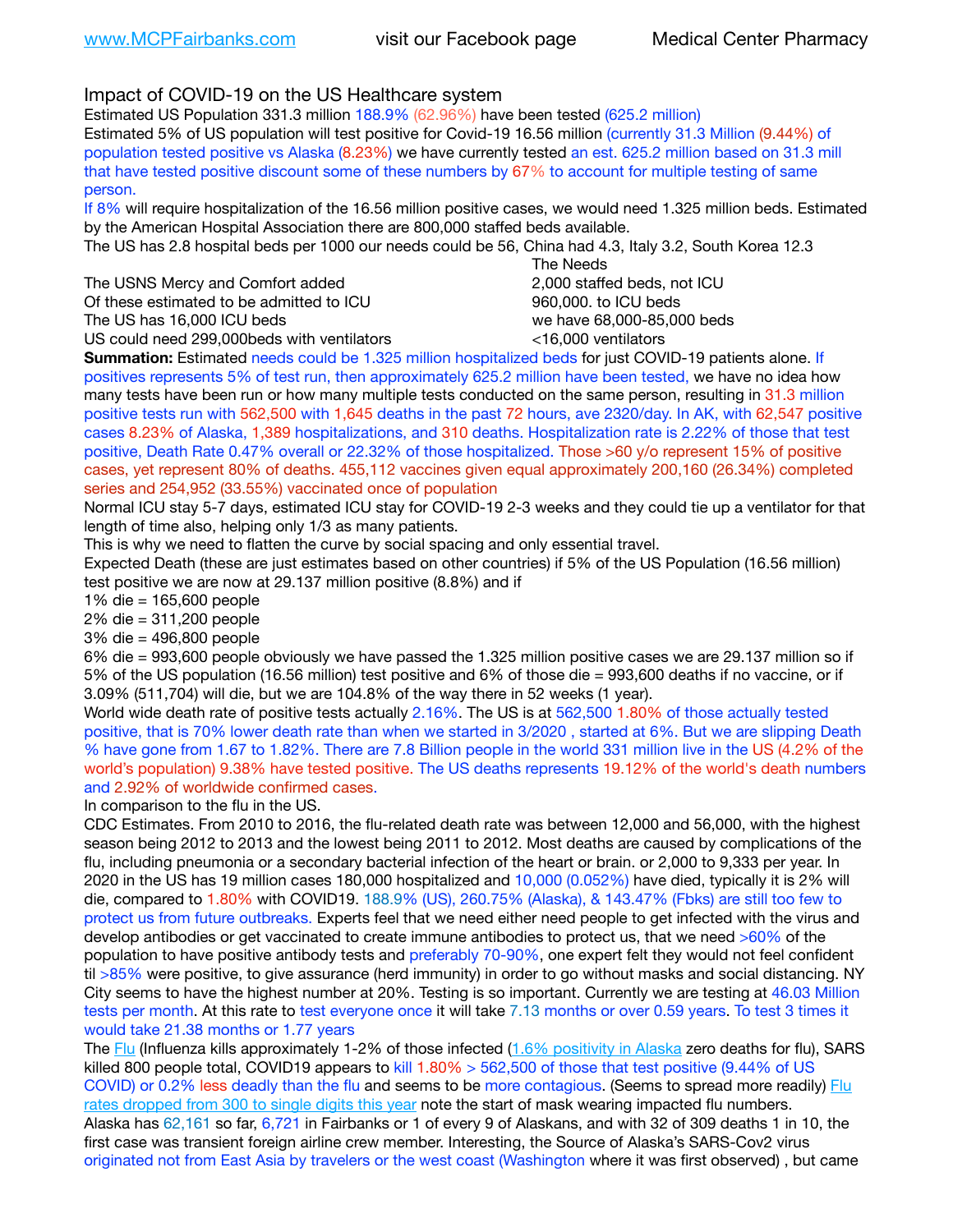from the east coast of the US, and they were inoculated first from Europe, accordingly from New York's Governor and CDC. Currently 36 Variants known, only 6 of major concern in the US. (Europe's (china's)) Primary, plus an Ohio variant (COH.20G/501Y), California, [UK](https://www.cdc.gov/coronavirus/2019-ncov/transmission/variant-cases.html) (B.1.1.7), (7) South African (1.351), and (2) Brazil (P.1), we have seen 5, Europe's (China) [variant,](https://www.webmd.com/lung/news/20210318/cdc-who-create-threat-levels-for-covid-variants?ecd=wnl_cvd_031921&ctr=wnl-cvd-031921&mb=kYbf7DsHb7YGjh/1RUkcAW0T6iorImAU1TDZh18RYs0=_Support_titleLink_2) California, Brazil, UK, South Africa, in Alaska so far, the last 3 in particular as they have a 50% increase in transmissibility vs 20% in the others over the China variant. **Best practice protection** is good personal Hygiene do not touch eyes, nose, mouth, wash hands frequently for at least 20-30 seconds, before you touch your face, and observe personal spacing of 6-18 feet. Remove your shoes in your house, frequently clean surface areas, let the cleaner sit 15-20 sec before wiping off. **We are recommending to wear any kind of mask.** Drug treatment is being researched, but as yet not been verified, only suggested. Best to isolate those sick and isolate those most susceptible (old and preconditioned with risk factors) **Risk factors:** Cardiovascular disease (56.6%), Obesity (41.7%), Diabetes (33.8%), age >60, respiratory problems, especially smokers or those who vape, High Blood Pressure If you have been exposed self isolate for 2-4 weeks One episode in China, a man tested negative for 27 days before showing symptoms. So Isolation may want to be considered up to 4 weeks not just 10-14 days. Italy 1 in 10 positive cases admitted to ICU due to Hypoxic failure requiring mechanical ventilation. In NY it was 1 in 7 that required hospitalization, of the 5700 hospitalized 2634 were discharged (79% (2081)) or added (21%(553)), 9 in 10 put on a ventilator died. Public policy development and education is important. **How Long does Covid-19 stay on objects** Air (droplets in air, sneeze/cough) up to 3 hours Copper 4 hrs skin (SARS-COV2) 9.04 hrs (Influenza virus 1.82 Hrs) droplets on skin (sneeze) 11 hours Cardboard (Amazon Box) 24 hrs Plastic surfaces/Stainless Steel 72 hours Vaccination in Alaska by Age 80.00% 40.00% Which Age group have received What % of the vaccine Deaths % by Age (Who dies of the virus) What % of the Age Group have been Vaccinated 60.00% 30.00% Test  $(+)$  % by Age (Who has the virus) 40.00% 20.00% 10.00% 20.00% 0.00% 0.00% 0-9 10-19 20-29 30-39 40-49 50-59 60-69 70-79 >80 10-19 20-29 30-39 40-49 50-59 60-69 70-79 >80 **Viral RNA** Updated graph numbers. Project outward Exhalation can spray  $1.5 \text{ m}$  (4.9 ft) laG spittle (droplets) Coughing  $2 \text{ m}$   $(6.6 \text{ ft})$ Sneeze 6 m (19.7 ft) Development of immune response Early viral testing tests to see if you currently have the virus. Later antibody testing tells us if you have been exposed and survived. Days Since Onset of Symptoms

But does not tells us if you have immunities to the virus. We will need

to have both tests done in order to open the community..

Viral Antigen and Viral RNA tells us you have the disease and can spread the disease and can or are currently sick. IgM (short term) and IgG (long term antibodies) tells us you have experienced the virus or had the vaccine, and got over it. You may be resistant if your [antibody levels](https://www.cdc.gov/coronavirus/2019-ncov/lab/resources/antibody-tests.html) are high enough. [Current](https://l.facebook.com/l.php?u=https://www.itv.com/news/2020-10-26/covid-19-antibody-levels-reduce-over-time-study-finds?fbclid=IwAR3Dapzh1qIH1EIOdUQI2y8THf7jfA4KBCaJz8Qg-8xe1YsrR4nsAHDIXSY&h=AT30nut8pkqp0heVuz5W2rT2WFFm-2Ab52BsJxZZCNlGsX58IpPkuVEPULbIUV_M16MAukx1Kwb657DPXxsgDN1rpOQ4gqBtQsmVYiWpnHPJo2RQsU6CPMd14lgLnQnFWxfVi6zvmw&__tn__=-UK-R&c%5B0%5D=AT1GaRAfR_nGAyqcn7TI1-PpvqOqEKXHnz6TDWvRStMnOSH7boQDvTiwTOc6VId9UES6LKiOmm2m88wKCoolkJyOFvakt2Z1Mw8toYWGGoWW23r0MNVBl7cYJXB_UOvGklNHaNnaNr1_S7NhT3BSykNOBg) [View of antibodies/immunity](https://www.livescience.com/antibodies.html)[.](https://www.itv.com/news/2020-10-26/covid-19-antibody-levels-reduce-over-time-study-finds) We have tested currently 260.75% (86.9%) of the Alaskan population and over little over 188.9% (62.96%) of the US population, discount these numbers by 67% to reflect multiple testing of the same person. To be safe, we need at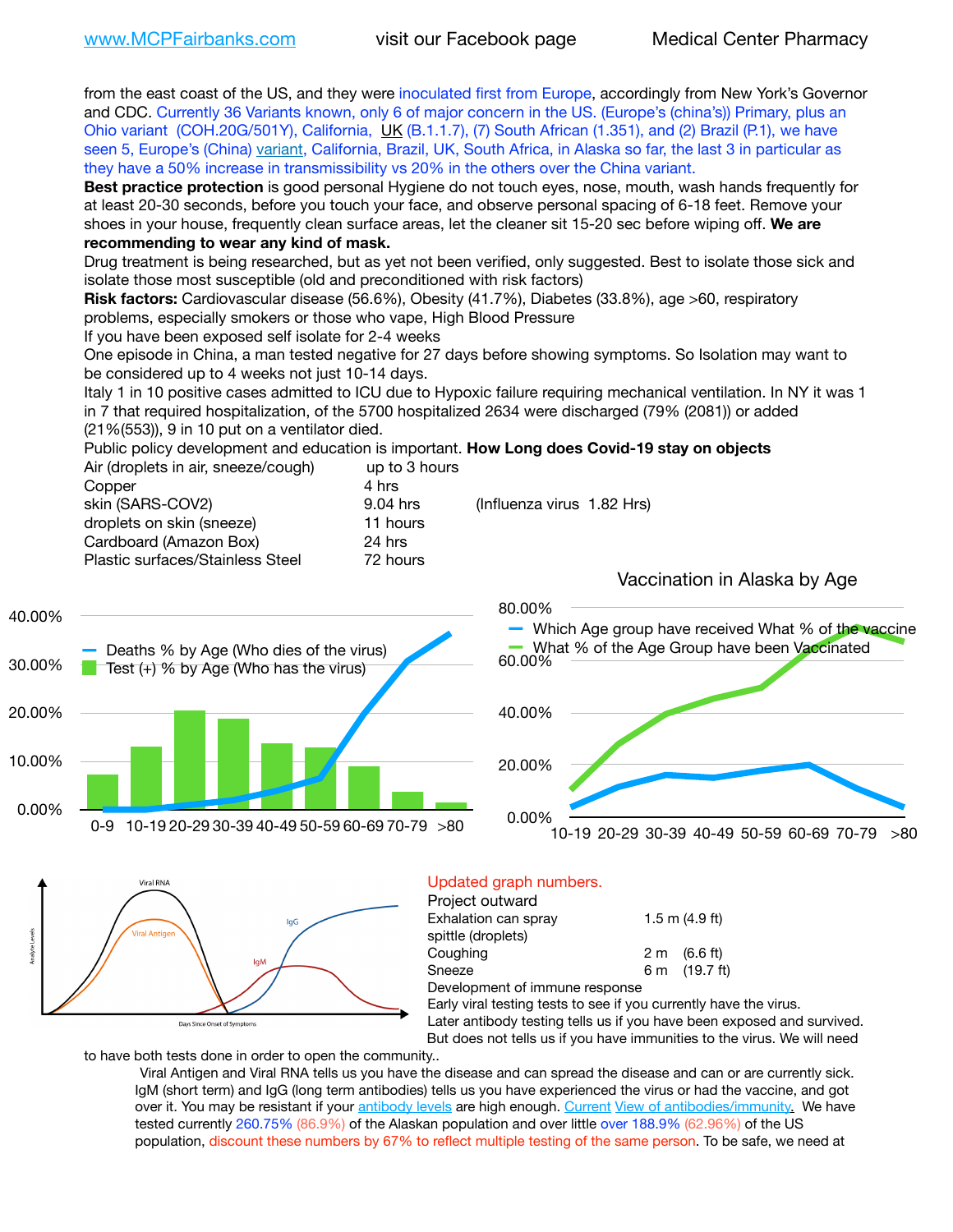least 25% to see if we are making progress, [60%](https://www.jhsph.edu/covid-19/articles/achieving-herd-immunity-with-covid19.html) to [barely qualify](https://www.nature.com/articles/d41586-020-02948-4) to be safe, and [70-90%](https://www.mayoclinic.org/herd-immunity-and-coronavirus/art-20486808) to be assured we will not see a second wave of sickness. Some experts will [not feel safe til we are at 85%.](https://www.bannerhealth.com/healthcareblog/teach-me/what-is-herd-immunity)

Three types of clinical laboratory COVID-19 or SARS-CoV-2 tests are being developed:

Molecular Gene sequencing (current method), Viral antigen (testing parts of the virus), Host antibody tests (serology). They detect the virus in different ways.

Mask & [Mask Usage:](https://www.nationalgeographic.com/history/2020/03/how-cities-flattened-curve-1918-spanish-flu-pandemic-coronavirus/) N95 filter out 95% of the particles in the air 3 microns in size or larger.

Mold sizes are about 10-12 microns in size. Bacteria are larger, so is dust

Gas molecules and viruses are smaller. PM2.5 are 2.5 microns in size.

**Viruses** can be 1 micron in size, 0.3 micron in size, or 0.1 microns in size, so they **will pass right through**. **We recommend wearing any mask, the mask may provide up to 5 times the protection** ver **wearing no mask at all**. It still **does not protect** the wearer from contracting the infection, it **can inhibit** the spreading, something is **better than nothing at all**.

**Remember there is a clean side ( the side towards you) and a dirty side,** the side to the contaminated air is dirty. If you are COVID positive then this is reversed. When handling the mask, do not touch the dirty side and then touch your face, Wash properly your hands first after touching the dirty side before touching your face. If you are infected the dirty side is the inside surface of the mask. Wash your homemade mask in hot water wash >133F (for at least 10 minutes) and rinse to sanitize with high heat >133F Plus and a weak bleach or peroxide (not Both) the mask. Daily if possible. If you are a frontline health care provider with a homemade fabric mask 2 hours. Do not touch the dirty side.

**Alcohol solutions** should be 60-80% alcohol **70%** is optimal. **Keep wet and rub 30 seconds**, or Happy Birthday song sung 3 times. **Hydrogen peroxide diluted to 2%** or 4 teaspoonful per quart of water (20ml per 946ml) Bleach the same ratio **Vinegar and ammonia are good cleaning agents, but not disinfectants**. **Do not mix** any of these agents together, toxic fumes can result. **Disinfectants, in order to be effective**, should remain on the applied surface, to be cleaned moist **(wet) for 30 seconds to 4 minutes** depending on material. Caution may dissolve glue or adhesives or bleach and discolor items, check with manufacturers. Do not let it get inside electronic devices. UV (10 minutes), [UV light](http://www.docreviews.me/best-uv-boxes-2020/?fbclid=IwAR3bvFtXB48OoBBSvYvTEnKuHNPbipxM6jUo82QUSw9wckxjC7wwRZWabGw) only kills where it can see.

## **Myths**

Taking hot baths, using colloidal silver, eating garlic soup, gargling with bleach are not proven to be effective. We have already seen using chloroquine taking the wrong form in the wrong dose can be fatal, one death and one critically injured. (see Arizona couple after listening to the president)

**We have heard of all kinds of cures.** To date there is no curative or preventative treatments, only supportive therapy. At this point there is **no proof** that Quinine, zinc, Hydroxychloroquine, Chloroquine, or Vitamin C works. As they say wives-tale at best, *irresponsible reporting most likely*. We have seen no information that they work, ineffective dosing issues, over-dosing issues, permanently killing the senses of smell or taste, inappropriate usage, cardiac arrhythmias, and death from the usage of these agents have been reported.

The virus may die out with heat of summer, or cold weather, this is a myth, There are a couple of studies at show the virus can withstand 98F. We know the body tries to use up to 104F to potentiate our immune system, to kill viruses. Taking NSAID, Aspirin, Ach-Inhibitors, Arb's and you get the COVID-19 infection are not contraindicated and no clinical evidence that says you should stop any of these classes of medications. It would be misguided and ill advised if you did so In other words, Unless your doctor makes changes, keep taking your medications unless told to do otherwise.

As of 12/21/20, DHSS is aware of 11 reports regarding possible allergic reactions from Alaska's hospitals to CDC: Bartlett Regional Hospital (8), Providence Alaska (2) and Fairbanks Memorial Hospital (1). Two were identified as anaphylaxis and one of those resulted in hospitalization for ongoing monitoring. In the other three cases, symptoms were mild and not considered anaphylaxis. Symptoms have resolved in all cases and the hospitalized patient has been discharged and is doing well. The CDC said there appears to be no obvious geographic clustering of these reactions, nor was a specific production lot involved. People who experience anaphylaxis after the first dose should not receive a second dose, according to CDC recommendations.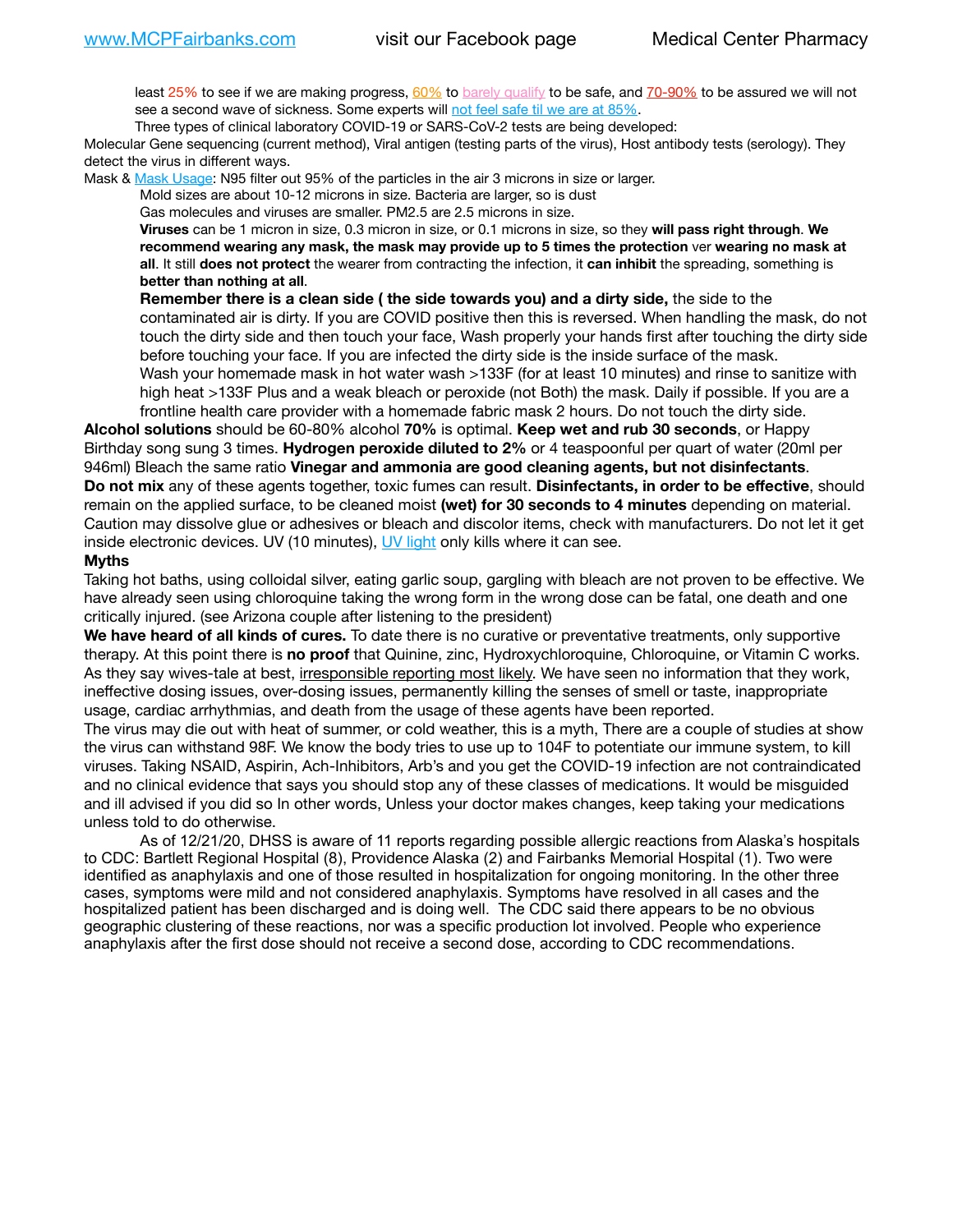Most Alaska adults have at least one ongoing condition that increases their chances of getting seriously ill with COVID-19.



| <b>Conflict</b>                                | <b>Combat Death</b> | Past 72 hours |
|------------------------------------------------|---------------------|---------------|
| <b>Revolutionary War</b>                       | 8,000               |               |
| <b>Civil War</b>                               | 214,938             |               |
| World War I                                    | 53,402              |               |
| <b>World War II</b>                            | 291,557             |               |
| <b>Korean Conflict</b>                         | 33,686              |               |
| Vietnam                                        | 47,424              |               |
| <b>Gulf War</b>                                | 149                 |               |
| Afghanistan                                    | 1,833               |               |
| Iraq                                           | 3,836               |               |
| <b>1918 Flu</b>                                | 675,000             |               |
| 9/11 deaths                                    | 2,977               |               |
| COVID19 deaths from 1/20/2020<br>to 04/12/2021 | 562,500             | 1,645         |

Check our website [www.MCPFairbanks.com](http://www.MCPFairbanks.com) for the 13 testing sites in the interior of Alaska.

Alaska is in Phase 2, Where everyone over the age of 16 years old qualify to receive the vaccination. Those under the age of 16 will be announced at a later time, pending research results from The companies producing the vaccines and the FDA approval process. Be sure to keep and save your proof of vaccination cards as you may need it for travel purposes in the future.

Gao Fu, the director of the China Centers for Disease Control, admitted on 4/10/2021 that the country's vaccines don't exactly give Covid-19 a knockout blow. One study from Brazil found that the vaccine from the Chinese company Sinovac was 50.4% effective, compared to Pfizer's 97%. Fu said the government is looking for ways to boost effectiveness.

## Many Alaskans live with underlying health concerns

You can not change your age but you can affect change with other risk factors. Nov. 17, 2020 for more information check out [Alaska DHSS Insights](http://dhss.alaska.gov/dph/Epi/id/Pages/COVID-19/blog/20201117.aspx)

Epidemiologists within the Section of Chronic Disease Prevention and Health Promotion analyzed reports from about 8,500 randomly-selected Alaska adults who participated in the annual [Behavioral Risk Factor Surveillance System \(BRFSS\)](http://dhss.alaska.gov/dph/Chronic/Pages/brfss/default.aspx) telephone survey between 2016 and 2018. About 67% of Alaska adults — two out of three — have at least one of the following ongoing health concerns that have been shown to increase chances for serious illness from COVID-19: